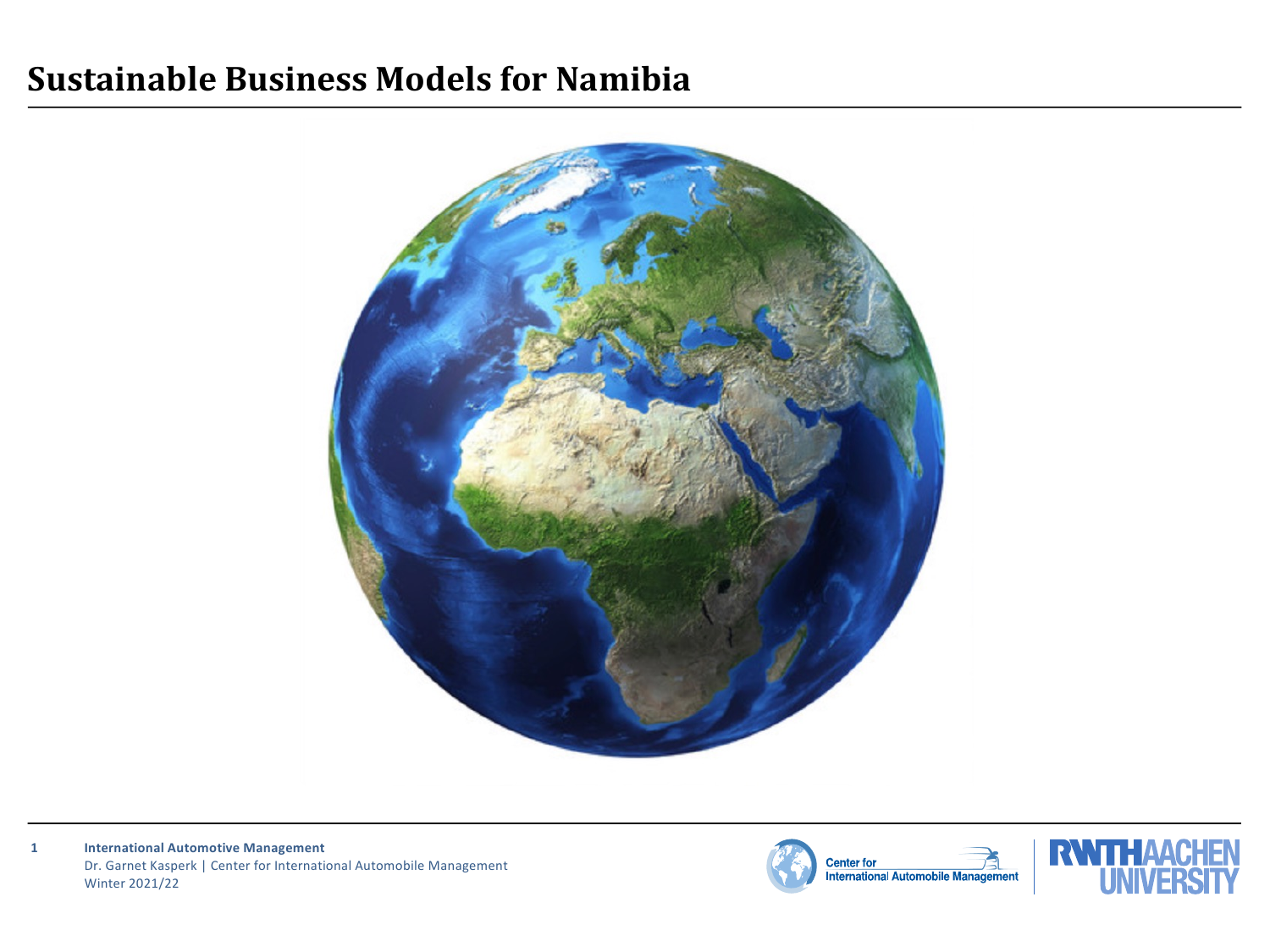#### **Content**

- § Sustainable Business Models in Namiba: Research and strategy development
- § Content aim of the project is a comprehensive analysis how to improve business models in Namibia towards sustainable aspects concerning the longterm ecological and development effects for the country. Two students from both sides are involved to identify the country-specific factor conditions for sustainable business models, the limitations of current business models and concrete measures to improve these towards sustainability goals of the United Nations. The organizational goals is to strengthen collaboration between students from Namibia and Germany and step by step build a network of bilateral relationships.

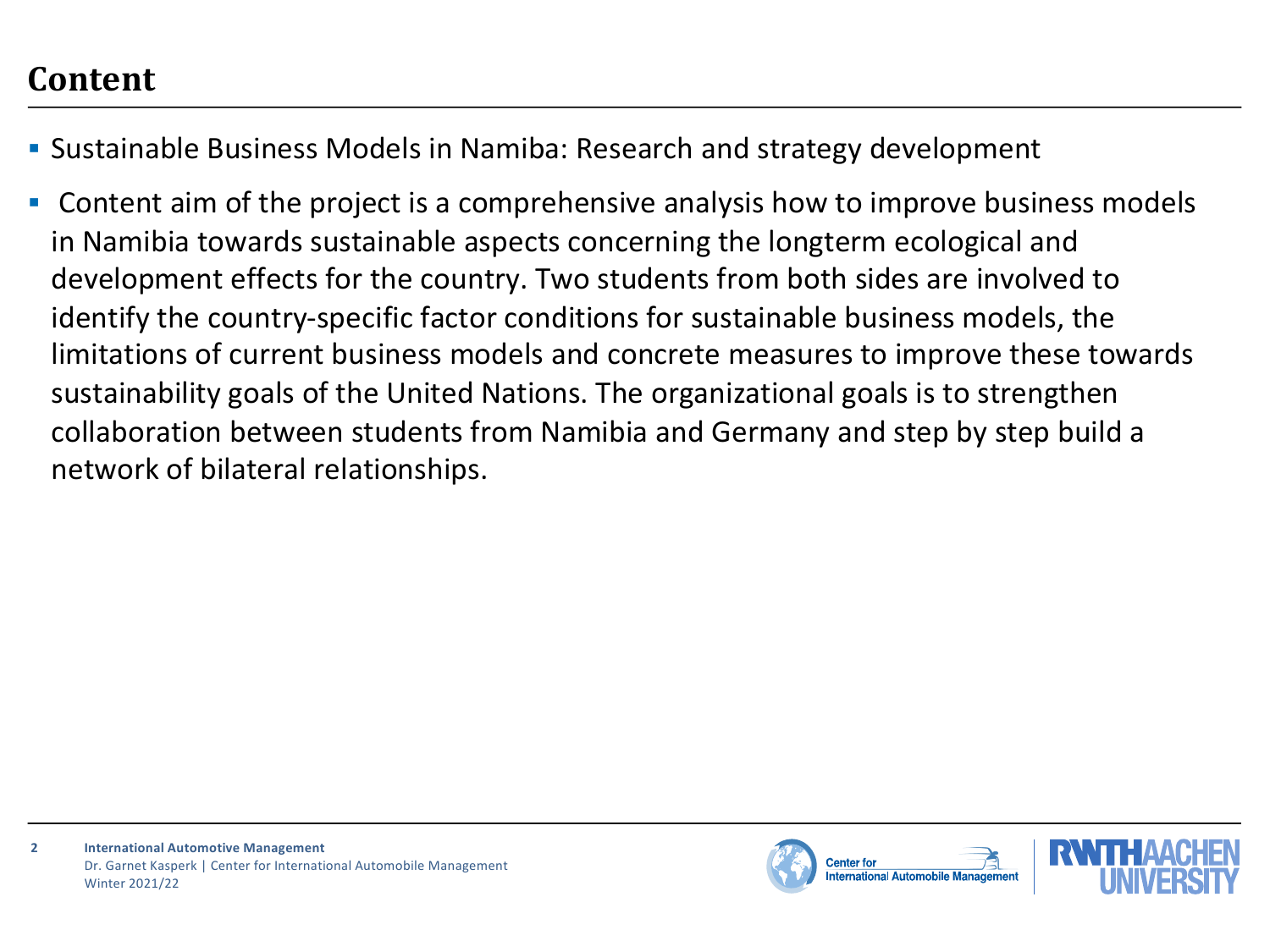# **Goals**

- § Develop cross-country linkages between students and institutions
- § Increasing intercultural awareness and skills
- § Offering a platform for cross-country team building and …



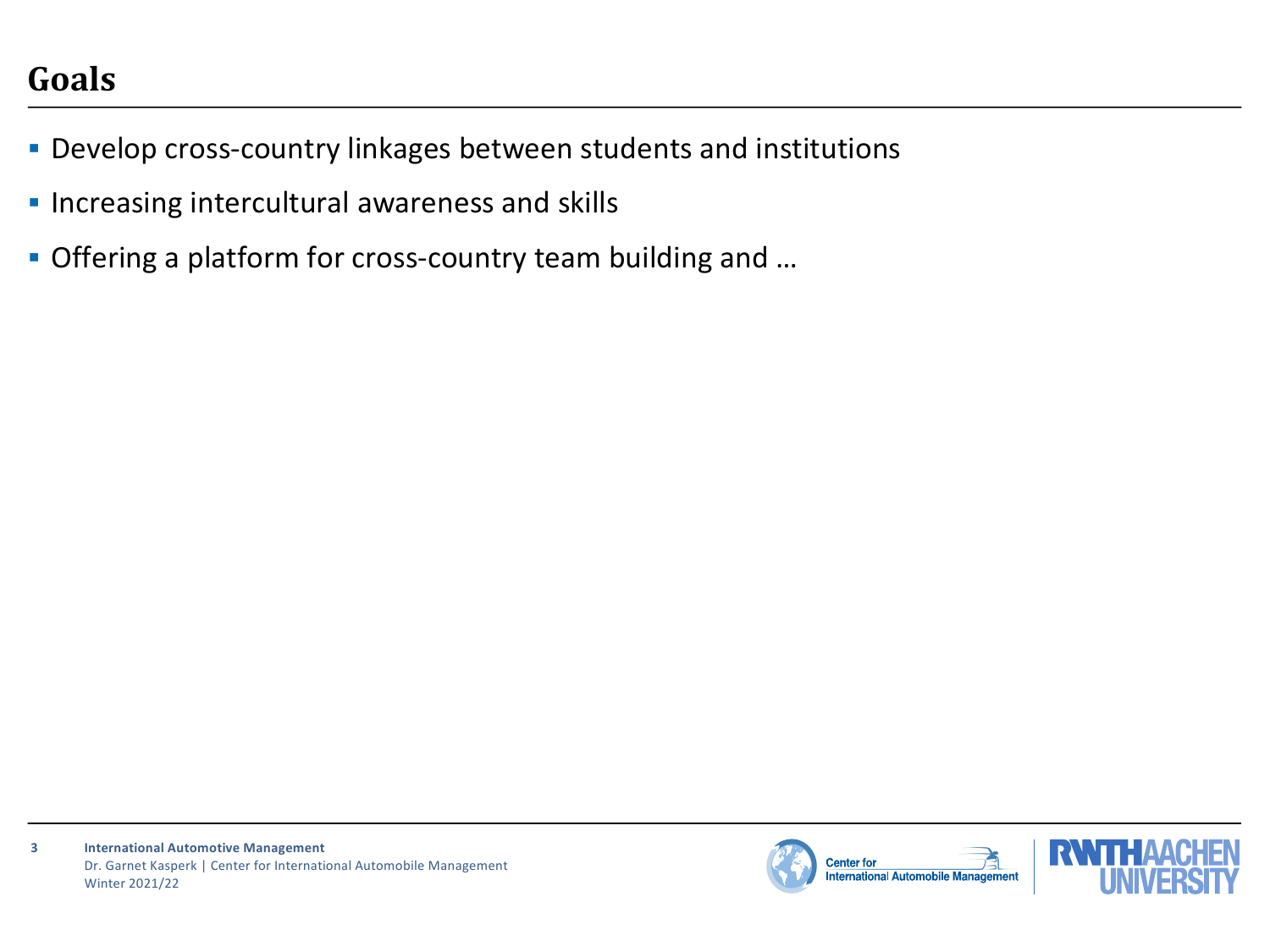# **Who?**

§

- § Students from the fields of engineering, management and economics
- **English language fluent**
- § Age max 35
- **Application phase at ASA December 1st, 2021, to January 15h, 2022. (asa.engagement**[global.de/teilnehmen.html\)](x-webdoc://CB0D8EC8-F7D6-40E0-8FC4-DBB838E78F80/asa.engagement-global.de/teilnehmen.html)

§ (ASA will decide in January if the project has to be conducted in an online mode)



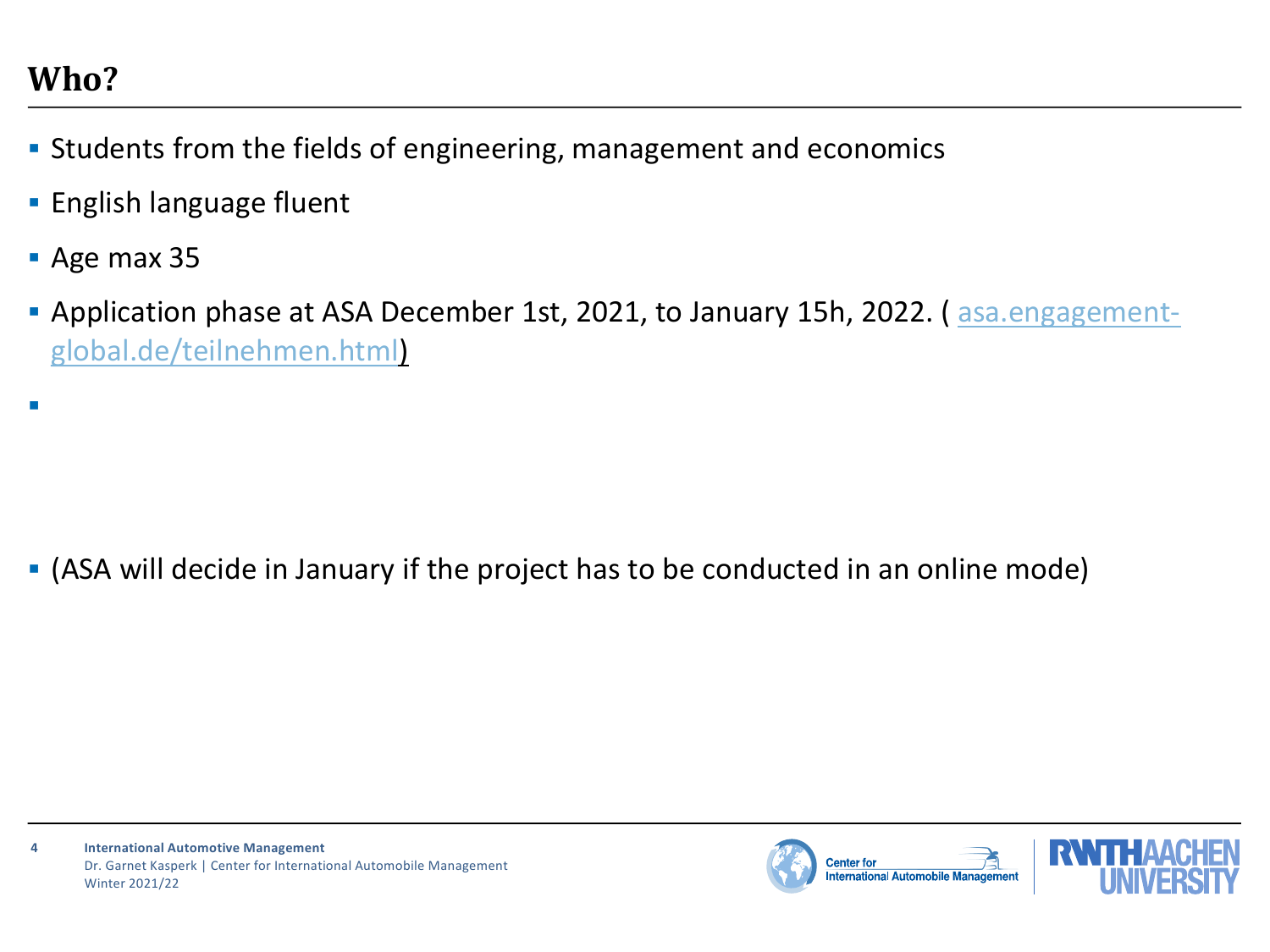# **Project phase in Germany starting April 2022**

- § Week 1 and 2: Joint preparation and structuring of currently known concepts concerning sustainable business models, analysis of the basic success factors for sustainable business models in Germany and Namibia linked to UN sustainability goals.
- Week 3 and 4: Acquisition and structuring of best-practice examples for sustainable business models based on given factor conditions (e.g. urban and rural areas, different industries and services), structuring of ideas concerning sustainable business models in developing countries and analysis of their ecological, social and economic effects.
- § Week 5 and 6: Development of a matrix concerning strategies and business models dependent on the given infra-structural, geografical and demand-oriented indicators.
- § Week 7 and 8: Analysis of the potentials of the before mentioned strategies and business models for improving sustainability using a set of sustainability criteria linked to Germany and Namibia.
- Week 9 and 10: Structuring of micro-economic data concerning natural resources, competitive factor conditions and geographical advantages in Namibia as basis for sustainable business model creation.
- § Week 11 and 12: Preparation ot the final presentation for the German phase, which will be presented to the involved institutions and company representatives in the field of sustainable business models.



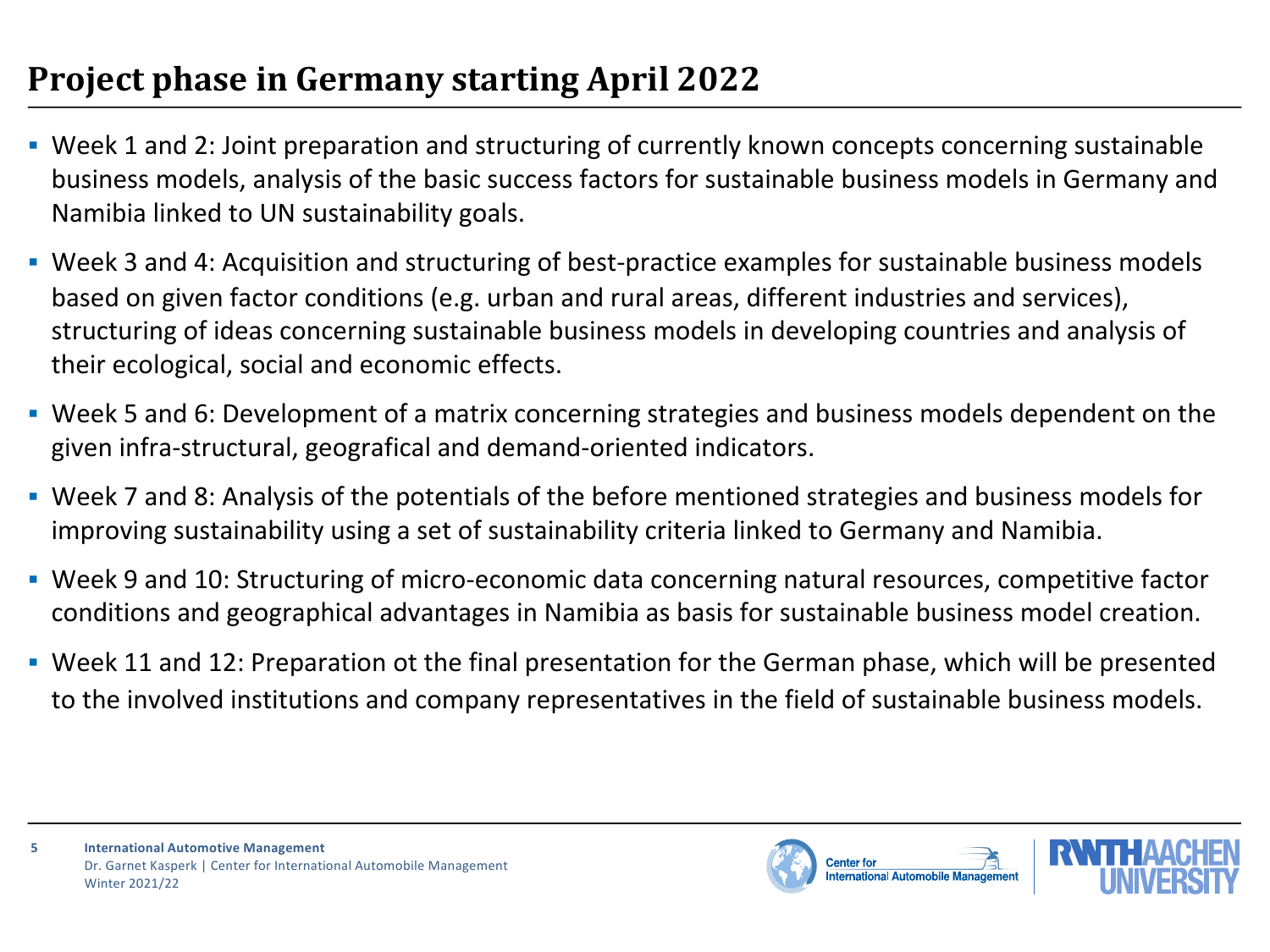## **Project phase in Namibia starting september 2022**

- § Week 1 and 2: Analysis of strengths and weaknesses of current business models in Namibia based on the location specific advantages sector identified in week 3-6 in Germany. Discussions with entrepreneurs in Namibia to get an insight understanding of the business model understanding of actors.
- § Week 3 and 4: Analysis of potential starting points for the improvement of sustainable aspects concerning selected business models.
- § Week 5 and 6: Development of a questionnaire to understand elements of business models and the understanding of UN sustainability goals.
- § Week 7 and 8: Distribution of the questionnaire via online tools and interviews with company representatives for the discussion of improvement potentials in Namibia.
- § Week 9 and 10: Evaluation of questionnaire results and comparison with before developed improvement potentials. Development of the presentation of results.
- § Week 11 and 12: Presentation of findings in front of the participating institutions, company representatives and students in the field of business administration and engineering. Identification of implementation-oriented follow-up projects in cooperation with FIR, CIAM and Namibian University of Technology.



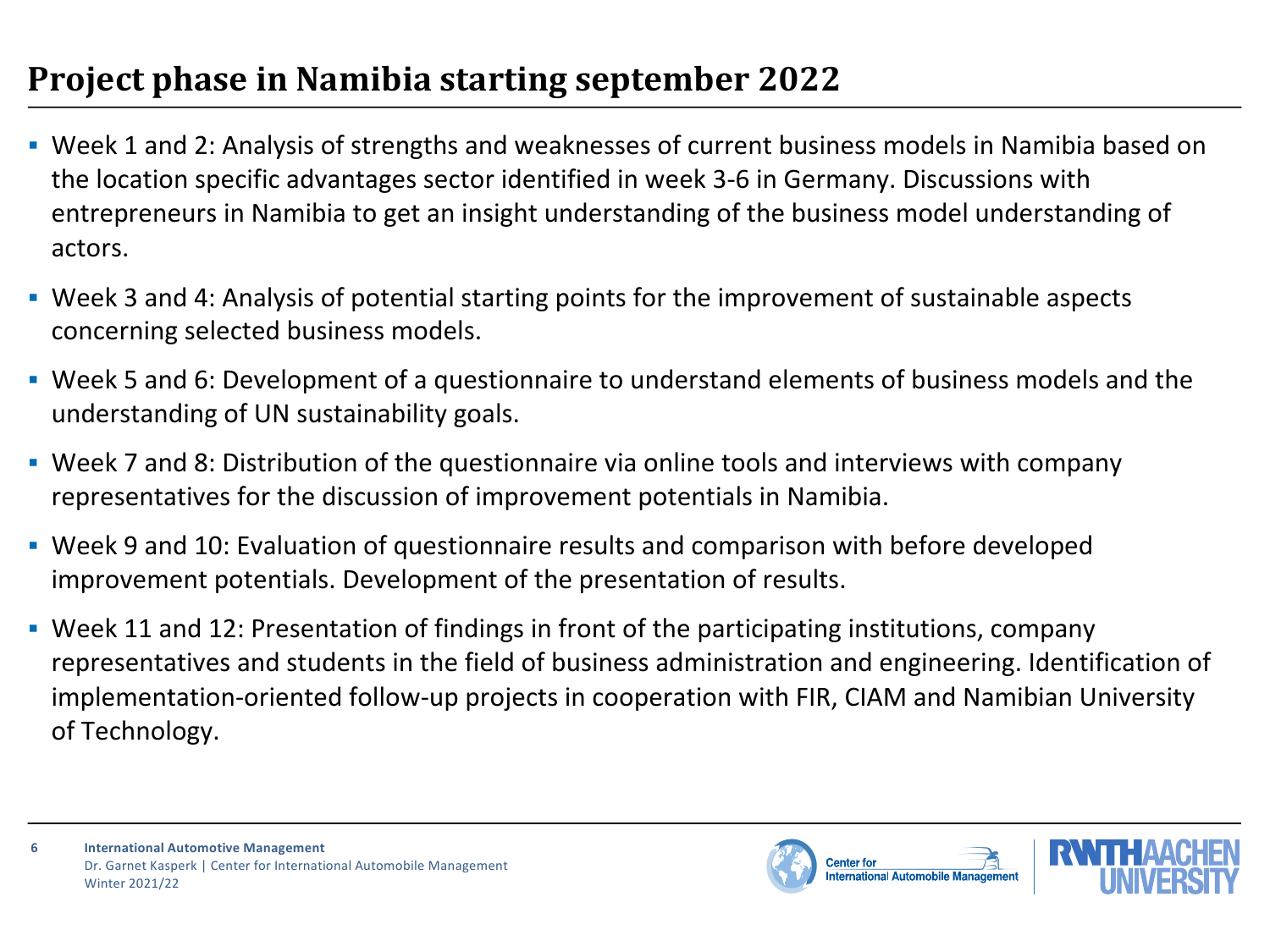### **Project set-up**

- 2 students from University of Science and Technology Namibia and two students from RWTH Aachen work together for 6 months to analyze existing business models and develop ideas for sustainable business models in Namibia
- § Project phase in Germany: 01.04.2022 30.06.22 (including 3 weekly obligatory onlineseminars provided by ASA in April, May, June)
- § Projekt phase in Namibia: 01.07.22 31.11.22 (3 months in that period)



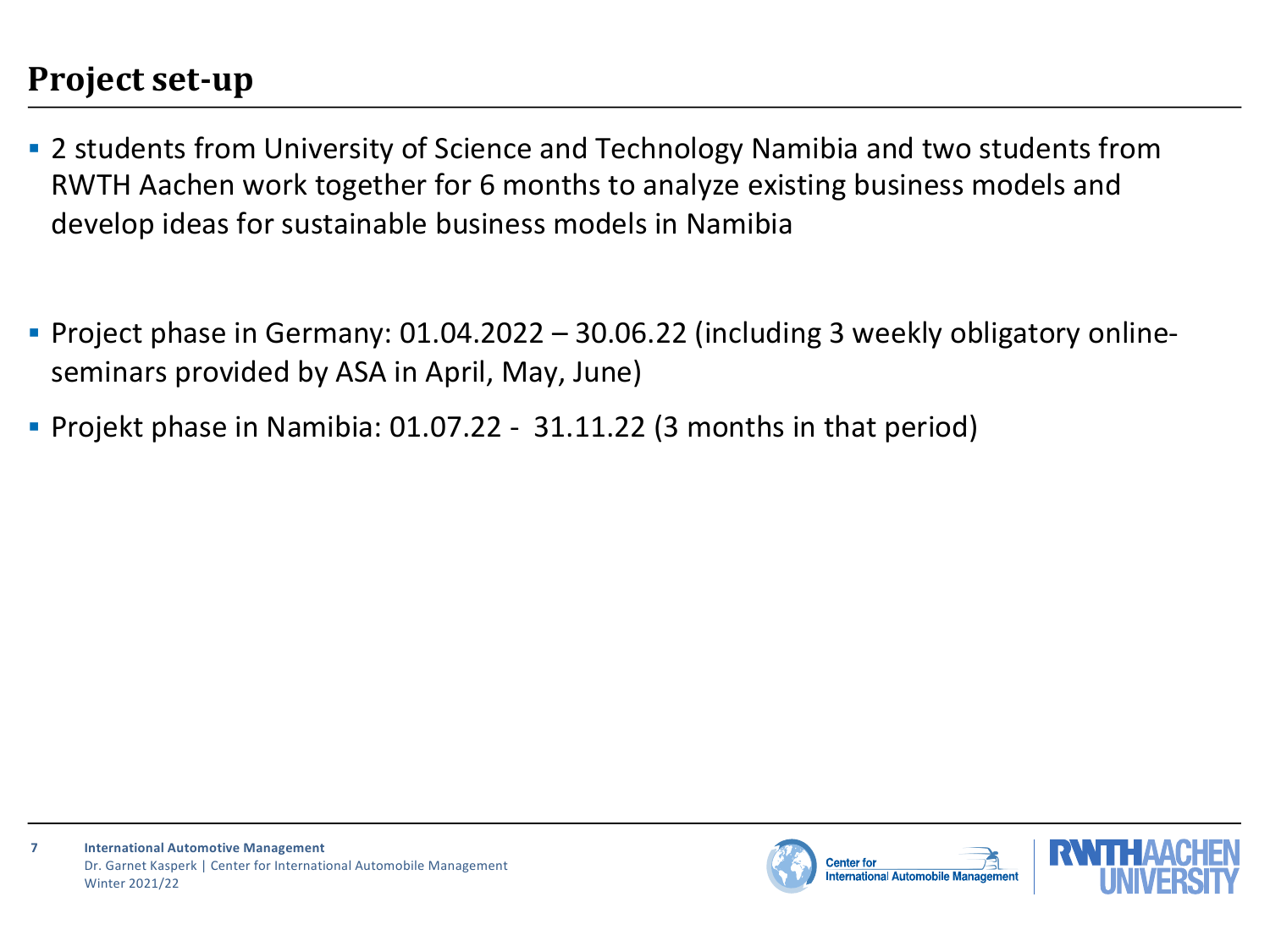#### § *Project phase in Germany:*

#### § **For participants of partner country Namibia:**

Grant of  $\epsilon$  843 per month ( $\epsilon$  350 for monthly spending allowance,  $\epsilon$  235 for accomodation and  $\epsilon$  258 for meals). Exeeding accomodation costs, fligth costs, language course will be covered from RWTH Aachen.

Costs of health and accident insurance will be covered by ASA, as will travel costs to ASA seminar in Berlin

- § **For participants of German institution:**
- Grant of  $€$  608 per month